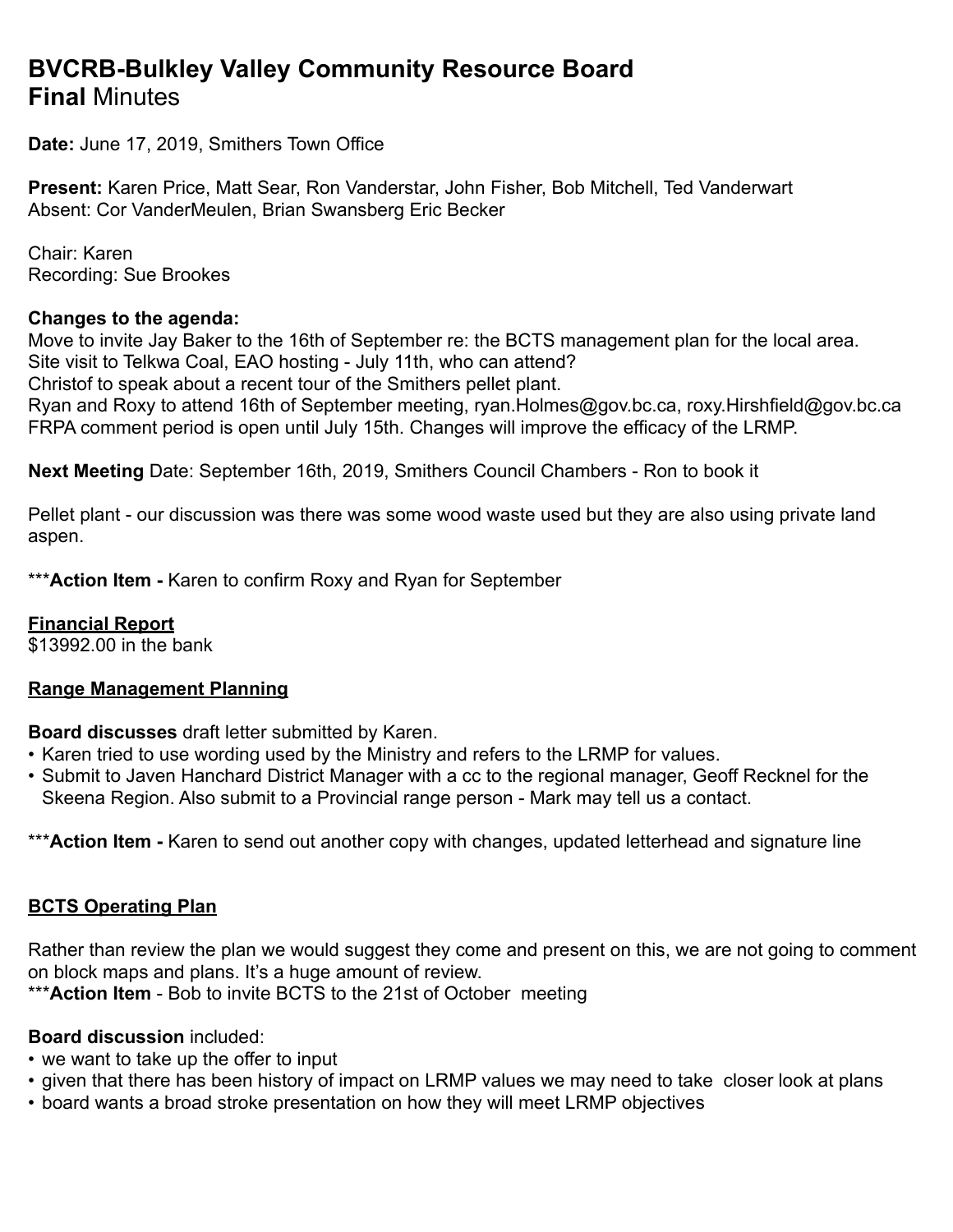### **Netalzul Mountain Proposal**

- Matt reviewed notes from the Mountain Goat Society presented to West Fraser
- their concern is a low slope below the alpine area provides easy access to the alpine area.
- they indicated their concern about the proximity of trails cut by the snowmobilers to the isolated goat population. There's nowhere for goats to move.
- it looks like snowmobilers are coming in from the 4000 rd a distance of 12km roughly
- in future West Fraser committed to creating a decent deactivation point further away. They will try to be aware of the issue and want to help.
- the 3000 Rd will be an alternate route there are multiple access routes
- FYI Game cams helped established trends in previous deactivation methods elsewhere.
- putting the wood back on the road in sections every so many km's was useful in deterring wolves and riders and encouraging caribou in AB.

### **Bottom Line:**

**-** the BVCRB would be interested in contributing more and welcome the invitation

### **Pinnacle Pellet Tour Update**

- there are numerous piles of feedstock, the majority comes from the mill residuals (sawdust, shavings, chips from Seaton)
- for logging residuals, wood is sorted in the bush and their payment covers part of the sort, loading hauling and not much else.
- According to one board member, as to air quality, opacity is a reliable indicator of PM in the air. Pinnacle admitted to not knowing the cause of the particulate and thought it might be the differences in dryness in fuel, they have one thermometer at the end of the process that controls burns rates for all 4 dryers (stacks) at once
- they didn't commit to making any attempts to monitor smoke or reduce smoking though the take was they might be open to change
- they have less employees than NEWPRO (did when it was running). More than no employees when its not.
- noise from the grinder seems to be an issue, the grinding is not enclosed it's a contracted service
- they have changes time on operation putting it back an hour
- logging material started to be delivered last December through to break up and is now being delivered again
- New waste rules will change the economics of whether leaving this material in the field is preferable or not
- some talk about logging ops and identification of rot w/out creating excessive slash, grinding only occurs usually on flat road access only as the trucks struggle in steep terrain
- economical haul distance roughly 5.5 hr time
- discussion on concern that complaints submitted to C&E (compliance and enforcement) are not actioned

# **FRPA**

- comment by July 15th
- **-** one comment may be to extend the range barriers according to possibility of introducing new activites
- once use is established its much harder to restrict it is it possible to put this into FRPA comments

# **Bottom Line:**

- it would be useful to get individual takes on the boards comments at some future meeting